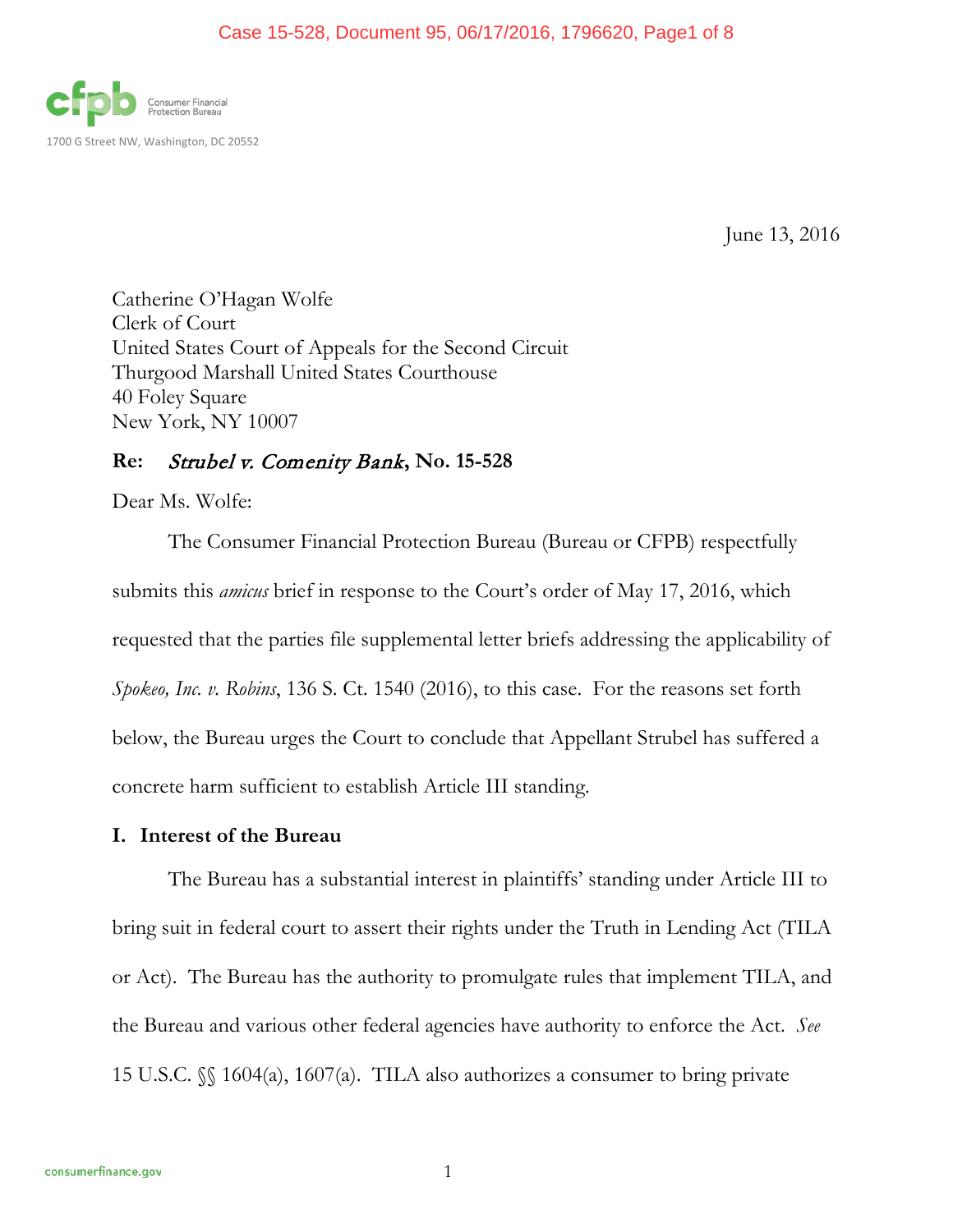#### Case 15-528, Document 95, 06/17/2016, 1796620, Page2 of 8

actions and, in certain circumstances, to recover statutory damages from creditors who fail to comply with specified provisions of the Act "with respect to" that consumer. *Id.* § 1640(a). An unduly narrow reading of Article III standing would limit consumers' ability to exercise the Act's private right of action and thereby weaken an important supplement to the Bureau's own enforcement efforts. The Bureau therefore has a substantial interest in the standing issue presented in this case.

### **II. Strubel Has Article III Standing**

1. In *Spokeo*, the Supreme Court reaffirmed the well-established principle that a plaintiff invoking the jurisdiction of an Article III court must establish "injury in fact." *Spokeo*, slip op. at 6. In particular, "a plaintiff must show that he or she suffered 'an invasion of a legally protected interest' that is 'concrete and particularized' and 'actual or imminent, not conjectural or hypothetical.'" *Id.* at 7 (quoting *Lujan v. Defenders of Wildlife*, 504 U.S. 555, 560 (1992)). *Spokeo* also reaffirms the longstanding principle that the required "legally protected interest" may be an interest to which Congress has granted legal protection by creating a statutory right. *See id.* at 9 (reaffirming that "Congress may 'elevate to the status of legally cognizable injuries concrete, *de facto* injuries that were previously inadequate in law'" (quoting *Lujan*, 504 U.S. at 578) (alteration omitted)); *accord Warth v. Seldin*, 422 U.S. 490, 500 (1975) ("The actual or threatened injury required by Art. III may exist solely by virtue of statutes creating legal rights, the invasion of which creates standing" (quotations omitted)). Nonetheless, the invasion of such a statutory right will not "automatically" satisfy the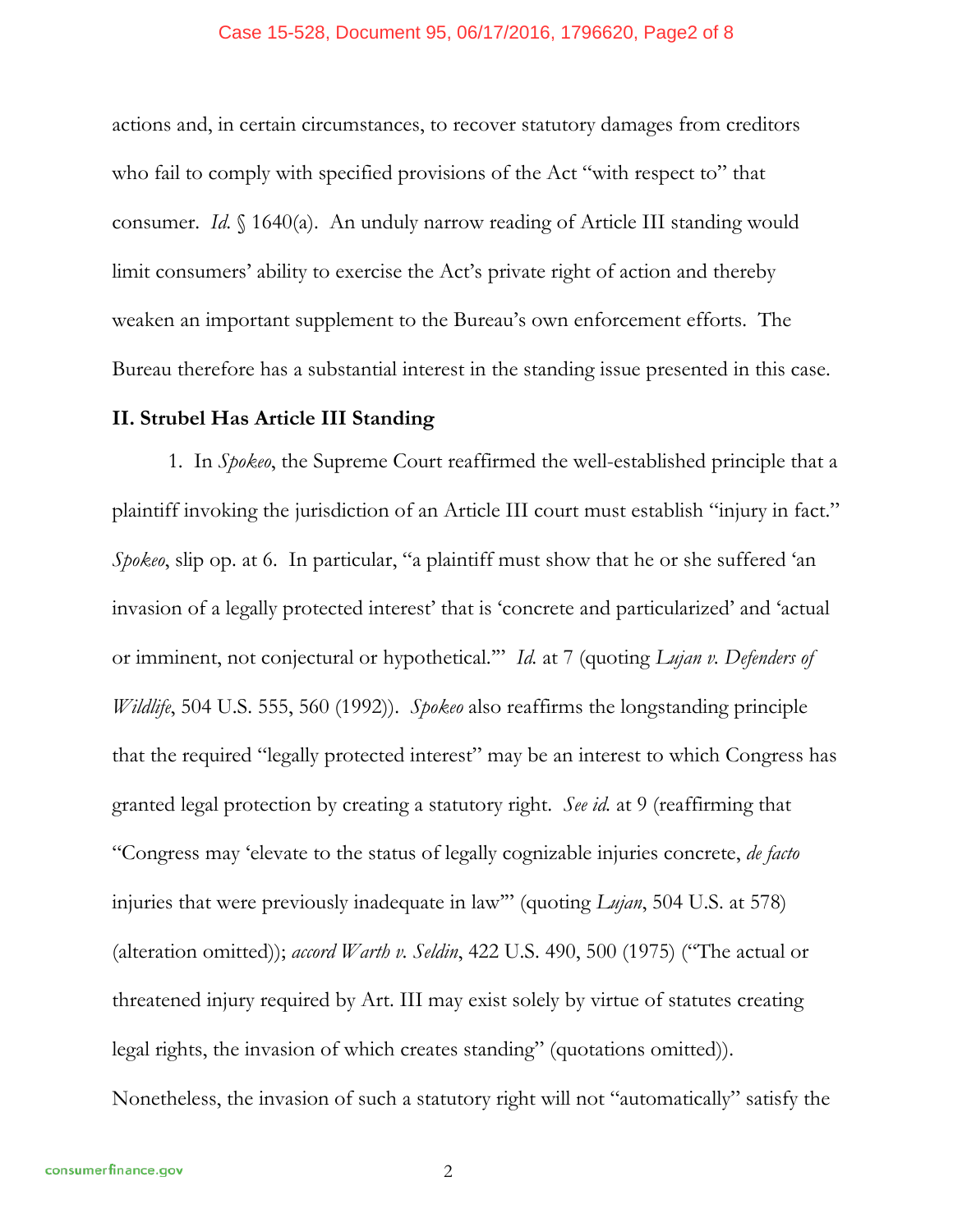#### Case 15-528, Document 95, 06/17/2016, 1796620, Page3 of 8

"injury-in-fact requirement"; the fact that Congress has "grant[ed] a person a statutory right and purports to authorize the person to sue to vindicate that right" is not necessarily enough. *Spokeo*, slip op. at 9. For example, a plaintiff cannot "allege a bare procedural violation, divorced from any concrete harm, and satisfy the injury-in-fact requirement of Article III." *Id.* at 9-10. Rather, the invasion of a statutory right must itself be "concrete and particularized" and "actual or imminent." *Id.* at 7.

 A particularized injury is one that "affect[s] the plaintiff in a personal and individual way," *id.* at 7 (quotations omitted), while a "concrete" injury is one that is "*de facto*," *id.* at 8. That is, to be "concrete," the injury must "actually exist"; it must be "real," not "abstract." *Id.* A concrete injury need not be tangible, however. *Id.* at 8-9. An intangible injury can also be concrete. *Id.* at 9. In assessing whether an intangible injury is sufficiently "concrete," the Court recognized that "Congress is well positioned to identify intangible harms that meet minimum Article III requirements" and, thus, that "its judgment is . . . instructive and important." *Id.*

2. Strubel has alleged that she suffered the invasion of a legally protected interest. In particular, Strubel has alleged that Comenity Bank failed to provide her with the account-opening disclosures required under TILA, 15 U.S.C. § 1637(a)(7), and the Act's implementing regulation, Regulation Z, 12 C.F.R. § 1026.6(b)(5). *See* Compl. ¶¶ 32-35. As explained in the Bureau's prior *amicus* brief in this case, CFPB Supp. Br. (CFBP Br.) at 2-4 (filed Dec. 31, 2015), TILA requires creditors to provide "the person to whom credit is to be extended" certain account-opening disclosures,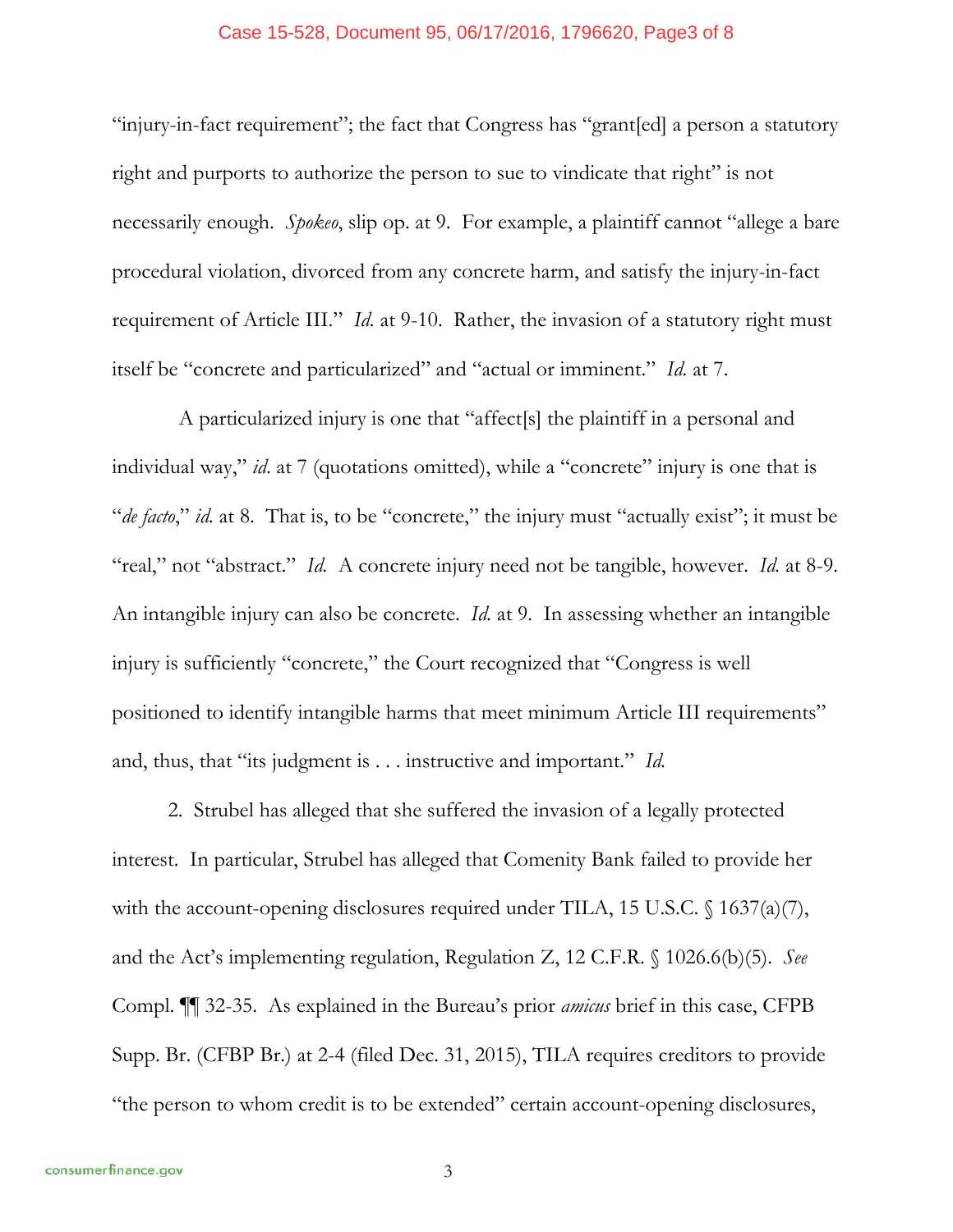#### Case 15-528, Document 95, 06/17/2016, 1796620, Page4 of 8

15 U.S.C. § 1637(a), and the Act authorizes such a person to recover actual and statutory damages from "any creditor who fails to comply with [that] requirement . . . with respect to [that] person," *id.* § 1640(a). Together, these provisions grant consumers like Strubel a legally protected interest in receiving certain information from creditors "[b]efore opening any account under an open end consumer credit plan," *id.* § 1637(a)—an interest that Comenity Bank allegedly invaded.

The invasion of this interest is both actual and particularized: Strubel alleges "actual" injury because she alleges that Comenity Bank in fact failed to provide her with the required disclosures. And that failure was particularized, because it "affect[ed] [Strubel] in a personal and individual way," *Spokeo*, Slip op. at 7; Comenity Bank failed to provide *to Strubel* the information that *she* was entitled to receive before opening *her* credit card account. The injury that Strubel alleges is personal to her and is not a "nonjusticiable generalized grievance." *See id.* at 8 n.7.

3. Comenity Bank's alleged failure to provide Strubel with the required account-opening disclosures also constitutes a "concrete" injury. The deprivation of a right to receive information to which one is entitled by law has long been recognized as a constitutionally sufficient injury-in-fact (that is thus necessarily sufficiently particular and concrete). For example, in *Public Citizen v. Department of Justice*, the Supreme Court recognized that a refusal to provide "the names of candidates [for federal judgeships] under consideration by the ABA Committee, reports and minutes of the Committee's meetings, and advance notice of future meetings . . . to the extent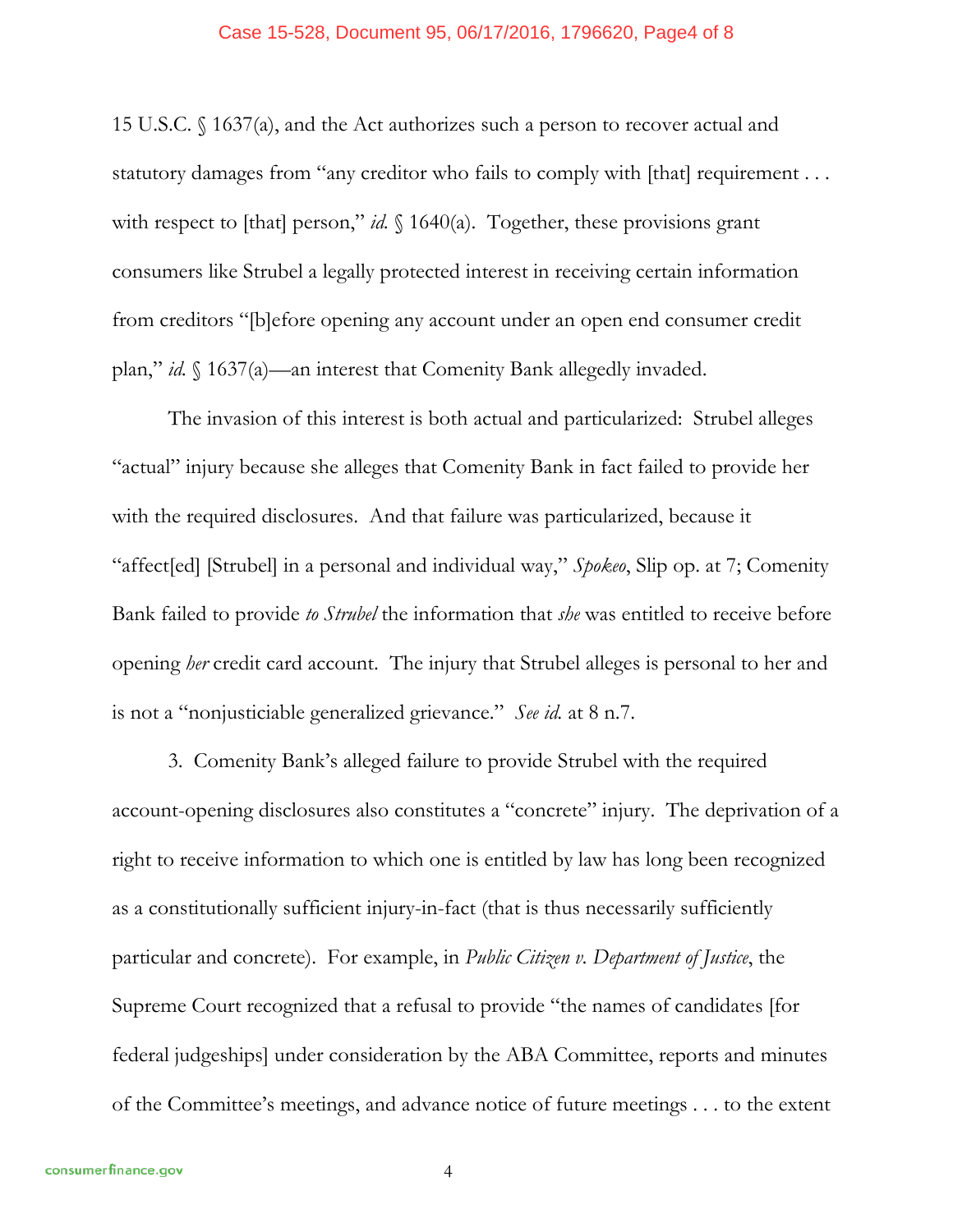#### Case 15-528, Document 95, 06/17/2016, 1796620, Page5 of 8

[required by the Federal Advisory Committee Act (FACA)] constitutes a sufficiently distinct injury to provide standing to sue." 491 U.S. 440, 449 (1989). Likewise, the Court noted, "those requesting information under [the Freedom of Information Act (FOIA)]" need not "show more than that they sought and were denied specific agency records" to establish standing to sue. *Id.* Similarly, in *Federal Election Commission v. Akins*, the Court held that "[t]he 'injury in fact' that respondents have suffered consists of their inability to obtain information . . . that, on [their] view of the law, the [Federal Election Campaign Act of 1971 (FECA)] requires that [an alleged political committee] make public." 524 U.S. 11, 21 (1998). So too here. Just like FACA, FOIA, and FECA grant individuals rights to certain information, TILA grants consumers a right to "[a] statement, in a form prescribed by regulations of the Bureau" of the consumer protections and creditor responsibilities set forth in the Fair Credit Billing Act (FCBA), 15 U.S.C. §§ 1666, 1666a, and 1666i. 15 U.S.C. § 1637(a)(7); *see also* 12 C.F.R. § 1026.6(b)(5)(iii); *see generally* CFPB Br. at 4-5. Strubel contends that Comenity Bank failed to provide the requisite "statement" required by TILA because the statement she received failed to disclose several important items of information about her rights and Comenity Bank's responsibilities. Under *Akins* and *Public Citizen*, the deprivation of her right to this information satisfies Article III's injury-in-fact requirement, including the requirement for the injury to be sufficiently particular and concrete.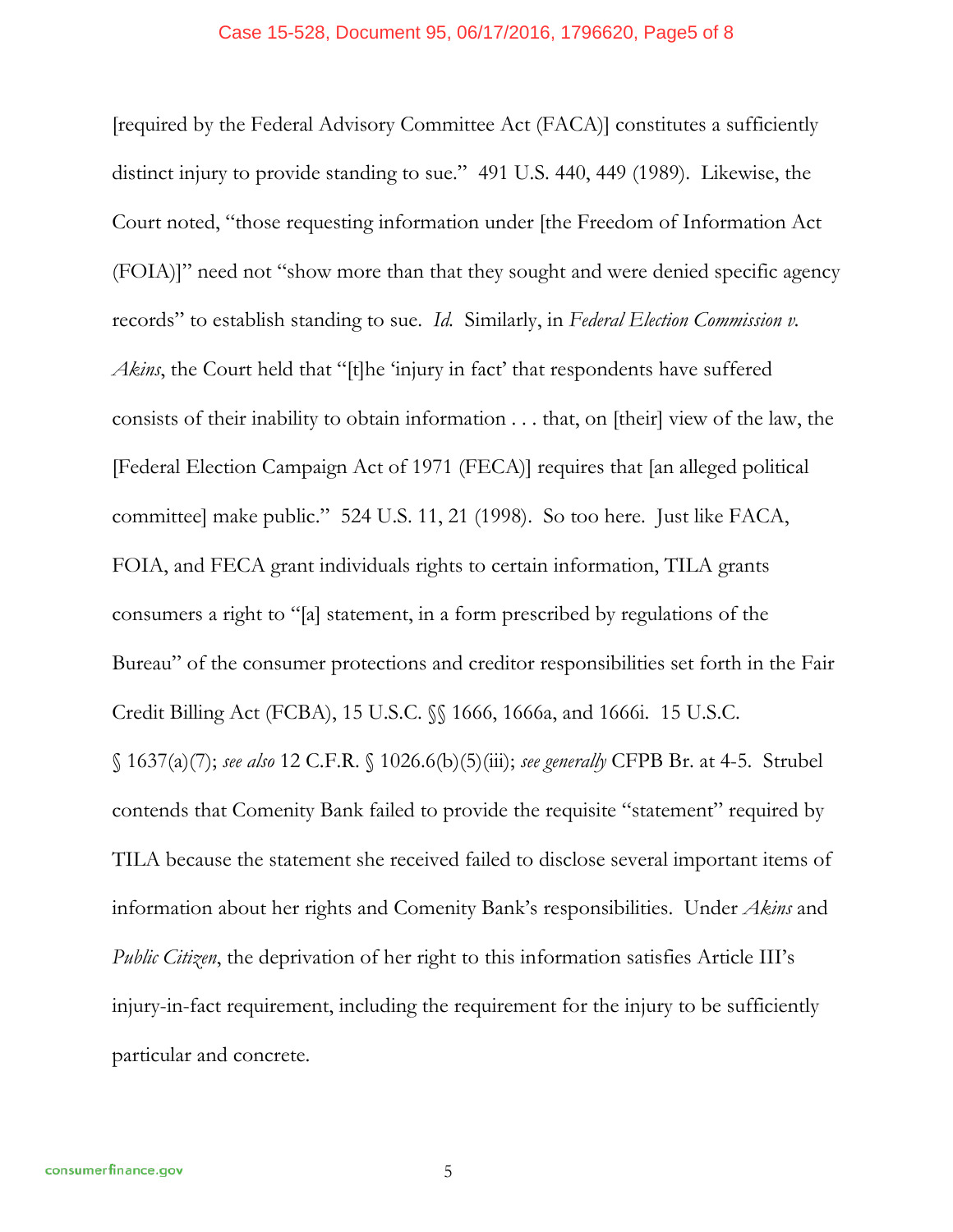*Spokeo* confirms, moreover, that a plaintiff who is denied information to which she is entitled need not allege or prove additional consequential harm to satisfy the requirements of Article III. Indeed, *Spokeo* identifies *Akins* and *Public Citizen* as demonstrating that plaintiffs in such a case "need not allege any *additional* harm beyond the one Congress has identified." *Spokeo*, slip op. at 10 (emphasis in original); *see also Havens Realty Corp. v. Coleman*, 455 U.S. 363, 373-74 (1982) (holding that the violation of a person's right under the Fair Housing Act to "truthful information about available housing" satisfied Article III's "injury in fact" requirement even though the "tester" plaintiff "may have approached the real estate agent fully expecting that he would receive false information, and without any intention of buying or renting a home"). Rather, as the Court in *Spokeo* recognized, in prior cases, the "voters' 'inability to obtain information' that Congress had decided to make public," *Spokeo*, slip op. at 10 (quoting *Akins*, 524 U.S. at 20-25), and the "failure to obtain information subject to disclosure under the Federal Advisory Committee Act," *id.* (citing *Public Citizen*, 491 U.S. at 449), were enough by themselves to satisfy the injury-in-fact requirement. It is not surprising, therefore, that the Supreme Court has addressed the merits of account-opening disclosure violations under TILA even where the consumers "did not contend that they had suffered any actual damages as a result of the alleged TILA violation." *Anderson Bros. Ford v. Valencia*, 452 U.S. 205, 209 n.7 (1981) (addressing 15 U.S.C. § 1638(a)(10)). In TILA, as in FACA, FOIA, and FECA, Congress exercised its "power to define injuries and articulate chains of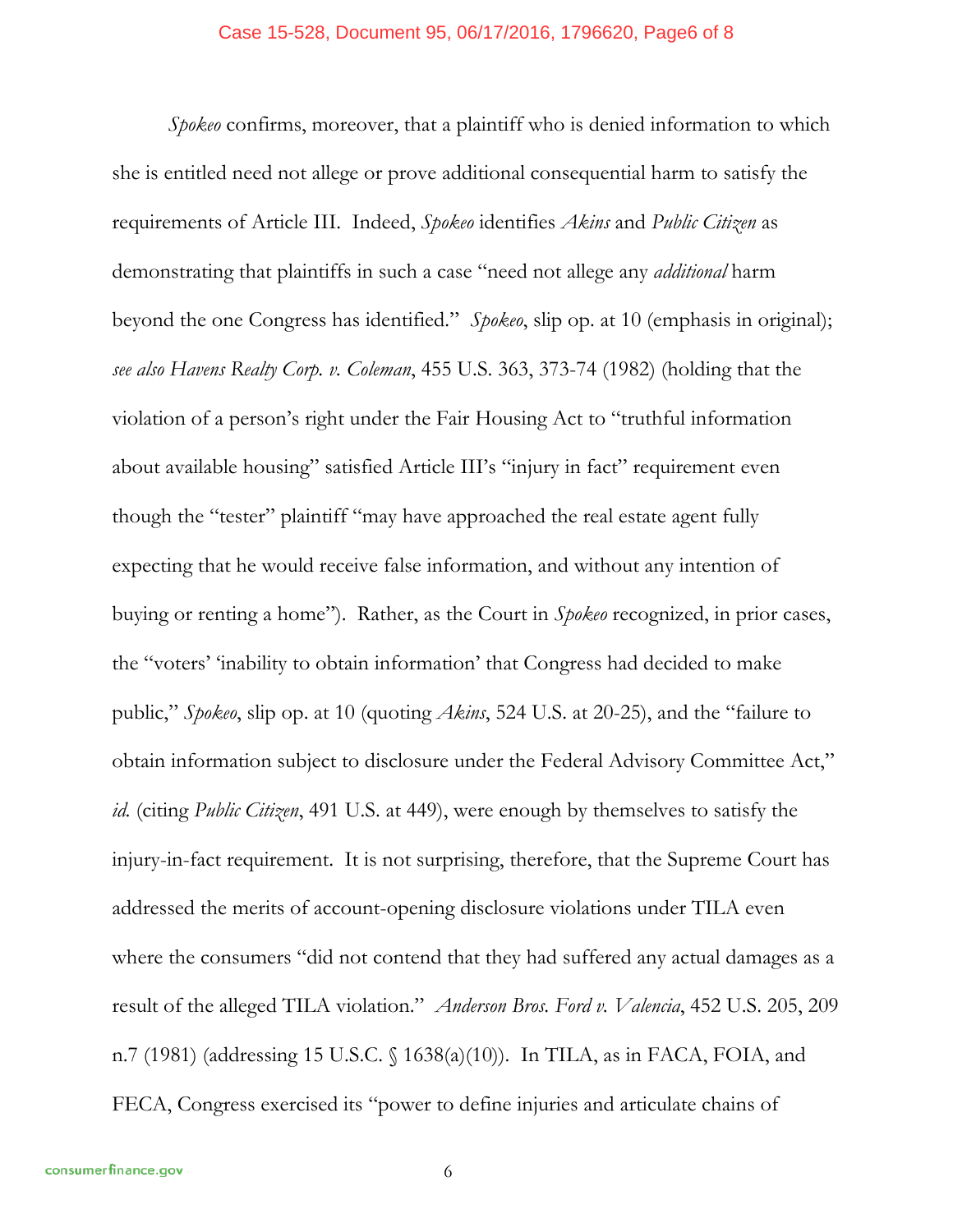#### Case 15-528, Document 95, 06/17/2016, 1796620, Page7 of 8

causation that will give rise to a case or controversy where none [may have] existed before," *Spokeo*, slip op. at 9 (quoting *Lujan*, 504 U.S. at 580 (Kennedy, J., concurring in part and concurring in judgment)). When a person suffers the injury that Congress defined—the inability to "obtain information which must be . . . disclosed pursuant to a statute," *Akins*, 524 U.S. at 21—the injury is concrete and Article III's injury-in-fact requirement is met.

Nor can there be any doubt that Congress has defined the failure to receive information required to be disclosed under TILA as an injury "giv[ing] rise to a case or controversy." *Spokeo*, slip op. at 9 (quoting *Lujan*, 504 U.S. at 580 (Kennedy, J., concurring in part and concurring in judgment)). As the Court in *Spokeo* acknowledged, "Congress is well positioned to identify intangible harms that meet minimum Article III requirements," and its judgment about what harms meet those requirements is accordingly "instructive and important." *Id.* at 9. Here, Congress enacted TILA to "assure a meaningful disclosure of credit terms so that the consumer will be able to compare more readily the various credit terms available to him and avoid the uninformed use of credit." 15 U.S.C. § 1601(a). The Act accomplishes that goal by "imposing mandatory disclosure requirements on those who extend credit to consumers in the American market." *Mourning v. Family Publ'ns. Serv., Inc.*, 411 U.S. 356, 363 (1973). Moreover, Congress specifically identified the FCBA disclosures at issue in this case as ones "which are of material importance in credit shopping," S. Rep. No. 96-73, at 17 (1979), by choosing to authorize statutory damages for